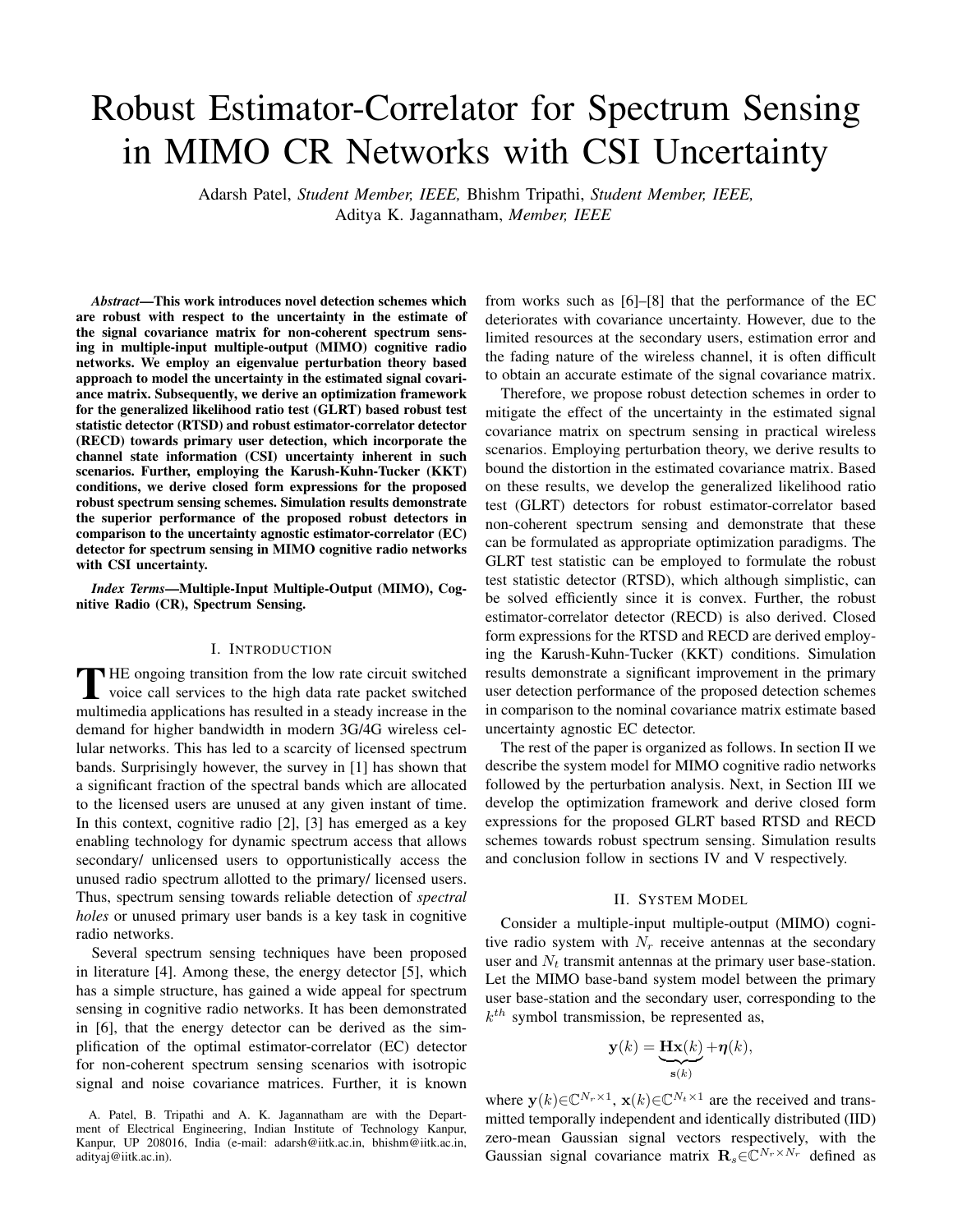$\mathbf{R}_s = \mathbb{E}\{\mathbf{s}(k)\mathbf{s}^H(k)\} = \mathbf{H}\mathbb{E}\{\mathbf{x}(k)\mathbf{x}^H(k)\}\mathbf{H}^H$ , similar to the works such as [4], [7]. The matrix  $\mathbf{H} \in \mathbb{C}^{N_r \times N_t}$  is the MIMO channel matrix with each element  $h_{r,t}$  denoting the channel coefficient between the *t th* transmit antenna of the primary user base-station and the *r th* receive antenna of the secondary user. The vector  $\eta(k) \in \mathbb{C}^{N_r \times 1}$  denotes the spatio-temporally white Gaussian noise with the known noise covariance  $\mathbf{R}_n =$  $E{\{\boldsymbol{\eta}(k)\boldsymbol{\eta}^H(k)\}} = \sigma_{\eta}^2 \mathbf{I}$ . The primary user detection problem can be formulated as the binary hypothesis testing problem as,

$$
\mathcal{H}_0: \mathbf{y}(k) = \mathbf{\eta}(k)
$$
  

$$
\mathcal{H}_1: \mathbf{y}(k) = \mathbf{s}(k) + \mathbf{\eta}(k),
$$

where the null hypothesis  $\mathcal{H}_0$  denotes the absence of the primary user and the alternative hypothesis  $\mathcal{H}_1$  denotes the presence of the primary user. The respective distributions of the observation vector  $y(k)$  described above are given as,

$$
\mathcal{H}_0: \mathbf{y}(k) \sim \mathcal{CN}(\mathbf{0}, \mathbf{R}_{\eta})
$$
  

$$
\mathcal{H}_1: \mathbf{y}(k) \sim \mathcal{CN}(\mathbf{0}, \mathbf{R}),
$$
 (1)

where the covariance matrix **R** is defined as  $\mathbf{R} = \mathbf{R}_s + \mathbf{R}_n$ . The optimal decision rule for the above primary user detection problem can be obtained using the likelihood ratio test (LRT). Let the columns of the matrix  $\mathbf{Y} = [\mathbf{y}(1), \dots, \mathbf{y}(K)] \in \mathbb{C}^{N_r \times K}$ denote the received signals corresponding to the *K* IID observed symbol vectors  $y(k)$ ,  $1 \le k \le K$ . Hence, the joint LRT statistic for the scenario described above can be computed as,

$$
\mathcal{L}(\mathbf{Y}) = \frac{p(\mathbf{Y}; \mathcal{H}_1)}{p(\mathbf{Y}; \mathcal{H}_0)} = \frac{\prod_{k=1}^K p(\mathbf{y}(k); \mathcal{H}_1)}{\prod_{k=1}^K p(\mathbf{y}(k); \mathcal{H}_0)},
$$

where  $p(\mathbf{y}(k); \mathcal{H}_0)$ ,  $p(\mathbf{y}(k); \mathcal{H}_1)$  denote the marginal probability densities under hypotheses  $\mathcal{H}_0$ ,  $\mathcal{H}_1$  respectively of the  $k^{th}$  symbol  $y(k)$ . Simplification of the above expression employing the distributions in (1), yields the test statistic as,

$$
T(\mathbf{Y}) = \log(\mathcal{L}(\mathbf{Y})) = K \log |\mathbf{R}_{\eta}|
$$
  
+ 
$$
\sum_{k=1}^{K} \mathbf{y}^{H}(k) \left[ \mathbf{R}_{\eta}^{-1} - \mathbf{R}^{-1} \right] \mathbf{y}(k) - K \log |\mathbf{R}|,
$$
 (2)

where  $|\mathbf{R}|$  and  $|\mathbf{R}_n|$  denote the determinants of the matrices **R** and  $\mathbf{R}_n$  respectively. The component  $T_{EC}(\mathbf{Y})$  of the test statistic  $T(Y)$  constitutes the decision rule for the standard EC detector [5] with perfect knowledge of the covariance matrices  $\mathbf{R}_s$ ,  $\mathbf{R}_\eta$  and can be equivalently represented as,

$$
T_{EC}(\mathbf{Y}) = \sum_{k=1}^{K} \mathbf{y}^{H}(k) \mathbf{R}_{\eta}^{-1} \mathbf{y}(k) - \sum_{k=1}^{K} \mathbf{y}^{H}(k) \mathbf{R}^{-1} \mathbf{y}(k).
$$
 (3)

The performance of the detector is critically dependent on the accuracy of the covariance estimates. However, in practical wireless scenarios, it is challenging to obtain an exact estimate of the signal covariance matrix due to the limited resources and processing capabilities available at the secondary users coupled with the time varying nature of the fading wireless channel. Frequently, in such scenarios, it is only possible to obtain a nominal estimate of the true signal covariance matrix which is unknown. Let  $\gamma_i$ ,  $1 \leq i \leq N_r$  be the eigenvalues of the true signal covariance matrix  $\mathbf{R}_s = \mathbf{U} \mathbf{\Gamma} \mathbf{U}^H$  and similarly,  $\hat{\gamma}_i$  be the eigenvalues of the estimated signal covariance matrix  $\hat{\mathbf{R}}_s$ , i.e. the diagonal matrices  $\mathbf{\Gamma} = \mathcal{D}(\gamma_1, \dots, \gamma_{N_r})$  and  $\hat{\mathbf{\Gamma}} = \mathcal{D}(\hat{\gamma}_1, \dots, \hat{\gamma}_{N_r})$  are the eigenvalue matrices corresponding to the true and estimated signal covariance matrices. Let the uncertainty in the eigenvalues  $\hat{\gamma}_i$  of the estimated signal covariance matrix  $\hat{\mathbf{R}}_s$  be modeled as,

$$
\gamma_i = \hat{\gamma}_i + \triangle \gamma_i, \quad 1 \le i \le N_r,
$$

where  $\Delta \gamma_i$  denotes the perturbation with respect to  $\gamma_i$ , the true eigenvalue of  $\mathbf{R}_s$ . Let  $\triangle \mathbf{R}$  denote the uncertainty in the covariance matrix, with  $\|\Delta \mathbf{R}\| \leq \epsilon$ , where  $\epsilon$  denotes the uncertainty radius, similar to the model in works such as [9]. Let the matrix  $\mathbf{U}=[\mathbf{u}_1,\ldots,\mathbf{u}_{N_r}],$  where  $\mathbf{u}_i, 1 \leq i \leq N_r$ denotes the *i th* column vector. The result below, derived using perturbation theory [10], describes an insightful property which characterizes the uncertainty bound for the eigenvalues of the true covariance matrix.

Lemma 1. *A first order bound for the perturbation in the eigenvalues of the true covariance matrix* **R** *is given as,*

$$
\sum_{i=1}^{N_r} \Delta \gamma_i \leq \sqrt{N_r} \epsilon.
$$

*Proof.* From the result for the perturbation of the eigenvalues in [10], we have  $\Delta \gamma_i$ , the perturbation in the eigenvalue  $\hat{\gamma}_i$  of the estimated covariance matrix  $\hat{\mathbf{R}}_s$  given as,  $\Delta \gamma_i \approx \mathbf{u}_i^H \Delta \mathbf{R} \mathbf{u}_i$ . Hence, the eigenvalue uncertainty radius can be bounded as,

$$
\sum_{i=1}^{N_r} \Delta \gamma_i \quad \approx \quad \text{tr}\left(\sum_{i=1}^{N_r} \mathbf{u}_i^H \Delta \mathbf{R} \mathbf{u}_i\right)
$$
\n
$$
= \quad \text{tr}(\Delta \mathbf{R} \mathbf{I})
$$
\n
$$
\leq \quad \sqrt{\|\Delta \mathbf{R}\|^2 \|\mathbf{I}\|^2} = \epsilon \sqrt{N_r},
$$

where the last inequality follow from the Cauchy-Schwarz inequality for the matrix Frobenius norm.  $\Box$ 

Based on the uncertainty model above, we propose a novel framework for detection in the next section.

# III. ROBUST DETECTION WITH COVARIANCE UNCERTAINTY

From the uncertainty analysis presented above, it can be seen that the test statistic  $T(Y)$  obtained in (2) varies with the uncertainty in the estimate of the true covariance matrix **R**. Hence we formulate the RTSD and the RECD for primary user detection in cognitive radio scenarios that consider uncertainty in the signal covariance matrix.

#### *A. Robust Test Statistic Detector (RTSD)*

A simplistic GLRT based detector can be obtained by maximizing the EC test statistic in (3) for the given uncertainty radius. This can be readily seen to be equivalent to minimizing the term  $\sum_{k=1}^{K}$  **y**<sup>*H*</sup>(*k*)**R**<sup>-1</sup>**y**(*k*). Let the eigenvalue decomposition of the covariance matrix **R** be given as  $\mathbf{R} = \mathbf{U}\boldsymbol{\Lambda}\mathbf{U}^H$ , with the  $i^{th}$  eigenvalue  $\lambda_i$  of the diagonal matrix  $\Lambda$  given as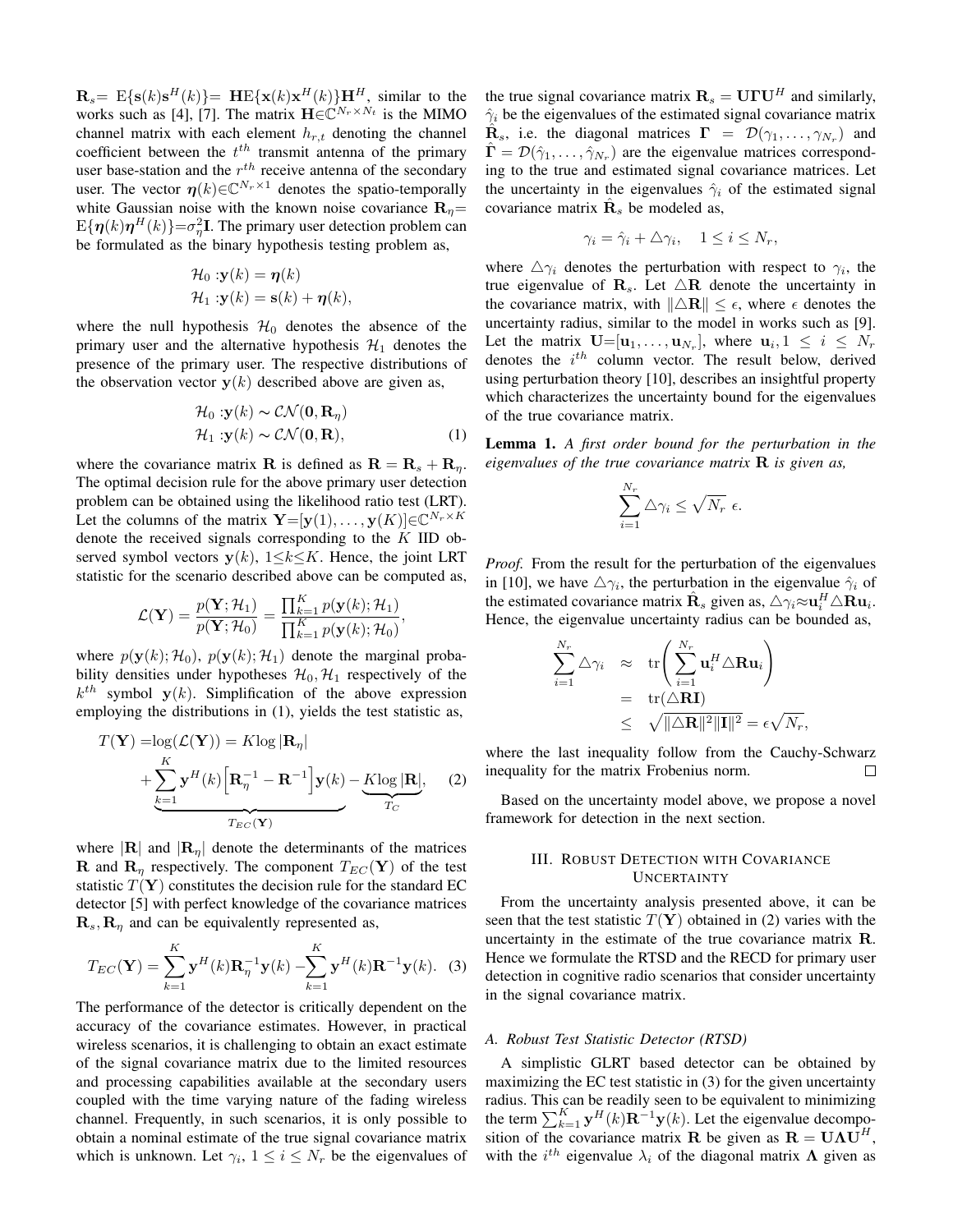$\lambda_i = \gamma_i + \sigma_{\eta}^2$ . Hence, the objective function for the above minimization problem can be equivalently formulated as,

$$
\sum_{k=1}^{K} \mathbf{y}^{H}(k) \mathbf{R}^{-1} \mathbf{y}(k) = \sum_{k=1}^{K} \mathbf{y}^{H}(k) (\mathbf{U} \mathbf{\Lambda} \mathbf{U}^{H})^{-1} \mathbf{y}(k)
$$

$$
= \sum_{k=1}^{K} \tilde{\mathbf{y}}^{H}(k) \mathbf{\Lambda}^{-1} \tilde{\mathbf{y}}(k)
$$

$$
= \sum_{k=1}^{K} \left( \sum_{i=1}^{N_{r}} \frac{|\tilde{y}_{i}(k)|^{2}}{\lambda_{i}} \right),
$$

where  $\tilde{y}_i(k)$ ,  $i=1,..., N_r$  are the elements of vector  $\tilde{y}(k)$ =  $\mathbf{U}^H \mathbf{y}(k)$ . Also note  $\|\tilde{\mathbf{y}}\|^2 = \|\mathbf{y}\|^2$  since **U** is a unitary matrix. Using the uncertainty model from Lemma 1 in above objective function, the optimization framework that yields the RTSD for primary user detection can be equivalently formulated as,

$$
\begin{array}{ll}\text{minimize} & \sum_{i=1}^{N_r} \frac{\sum_{k=1}^K |\tilde{y}_i(k)|^2}{\hat{\lambda}_i + \triangle \lambda_i} \\ \text{subject to} & \sum_{i=1}^{N_r} \triangle \lambda_i \le \epsilon \sqrt{N_r}. \end{array} \tag{4}
$$

The above optimization problem can be easily seen to be convex and is readily solved employing the KKT conditions. Let  $f_{RTSD}^{\star}$  denote the optimal value of the objective function for the optimization framework defined in (4). Hence, the test statistic (2) corresponding to RTSD for spectrum sensing in MIMO cognitive radio scenarios can be equivalently given as,

$$
T_{RTSD} = \sum_{k=1}^{K} \mathbf{y}^{H}(k) \mathbf{R}_{\eta}^{-1} \mathbf{y}(k) - f_{RTSD}^{\star}.
$$
 (5)

We now derive a closed form expression for the above optimization framework by solving the Lagrangian objective function corresponding to the KKT conditions. Let the uncertainty  $\triangle \lambda_i$  in the eigenvalue  $\hat{\lambda}_i$  for  $1 \leq i \leq N_r$  be stacked as the uncertainty vector  $\triangle \lambda = [\triangle \lambda_1, \dots, \triangle \lambda_{N_r}]$ . The Lagrangian cost function  $L(\Delta \lambda, \theta)$  for RTSD can be derived as,

$$
L(\triangle \lambda, \theta) = \sum_{i=1}^{N_r} \frac{\sum_{k=1}^{K} |\tilde{y}_i(k)|^2}{\hat{\lambda}_i + \triangle \lambda_i} + \theta \left( \sum_{i=1}^{N_r} \triangle \lambda_i - \epsilon \sqrt{N_r} \right),
$$

where  $\theta$  is the associated non-negative Lagrange multiplier. The KKT conditions [11] for the Lagrangian are given as,

$$
\frac{\sum_{k=1}^{K} |\tilde{y}_i(k)|^2}{(\hat{\lambda}_i + \triangle \lambda_i)^2} - \theta = 0, \quad \theta \left( \sum_{i=1}^{N_r} \triangle \lambda_i - \epsilon \sqrt{N_r} \right) = 0.
$$

Solving the KKT conditions above, one can obtain the optimal value  $\triangle \lambda_i^*$  of the uncertainty  $\triangle \lambda_i$  as,

$$
\triangle \lambda_i^* = -\hat{\lambda}_i + \sqrt{\frac{\sum_{k=1}^K |\tilde{y}_i(k)|^2}{\theta}},\tag{6}
$$

where the Lagrange multiplier  $\theta$  is given as,

$$
\theta = \left(\frac{\sum_{i=1}^{N_r} \sqrt{\sum_{k=1}^K |\tilde{y}_i(k)|^2}}{\epsilon \sqrt{N_r} + \sum_{i=1}^{N_r} \hat{\lambda}_i}\right)^2.
$$

Next, we formulate the optimization framework to obtain the RECD for the primary user sensing problem.

#### *B. Robust Estimator-correlator Detector (RECD)*

The optimal GLRT based RECD for uncertainty aware non-coherent MIMO spectrum sensing can be derived as follows. The term  $T_C = K \log |\mathbf{R}| = K \sum_{i=1}^{N_r} \log \lambda_i$  of the test statistic  $T(Y)$  in (2) depends on the uncertainty in the signal covariance matrix. Hence, the optimization framework leading to the formulation of the optimal detection rule for the primary user detection problem with uncertainty in the signal covariance matrix is obtained by including  $T_C$  in the cost function of (4) and can be derived as,

$$
\begin{array}{ll}\text{minimize} & K \sum_{i=1}^{N_r} \log \left( \hat{\lambda}_i + \triangle \lambda_i \right) + \sum_{i=1}^{N_r} \frac{\sum_{k=1}^K |\tilde{y}_i(k)|^2}{\hat{\lambda}_i + \triangle \lambda_i} \\ \text{subject to} & \sum_{i=1}^{N_r} \triangle \lambda_i \le \epsilon \sqrt{N_r} \end{array} \tag{7}
$$

The above optimization problem is non-convex. Hence, the solution obtained from the KKT conditions yields a local optimum. The Lagrangian cost function can be formulated as,

$$
L(\Delta \lambda, \mu) = \sum_{i=1}^{N_r} \left( K \log \left( \hat{\lambda}_i + \Delta \lambda_i \right) + \frac{\sum_{k=1}^{K} |\tilde{y}_i(k)|^2}{\hat{\lambda}_i + \Delta \lambda_i} \right) + \mu \left( \sum_{i=1}^{N_r} \Delta \lambda_i - \epsilon \sqrt{N_r} \right),
$$

where  $\mu$  is the Lagrange multiplier. The KKT conditions [11] for the non-convex optimization problem in (7) are given as,

$$
\frac{K}{\hat{\lambda}_i + \Delta \lambda_i} - \frac{\sum_{k=1}^{K} |\tilde{y}_i(k)|^2}{(\hat{\lambda}_i + \Delta \lambda_i)^2} + \mu = 0,
$$
  

$$
\mu \left( \sum_{i=1}^{N_r} \Delta \lambda_i - \epsilon \sqrt{N_r} \right) = 0.
$$

The optimal value  $\triangle \lambda_i^*$  of the uncertainty  $\triangle \lambda_i$  in the estimate of the eigenvalue  $\hat{\lambda}_i$  can be obtained by solving the KKT conditions as,

$$
\triangle \lambda_i^{\star} = -\hat{\lambda}_i + \frac{-K + \sqrt{K^2 + 4\mu \sum_{k=1}^K |\tilde{y}_i(k)|^2}}{2\mu},
$$

where  $\mu$  can be found using the bisection or trust region methods. Let  $f^*_{RECD}$  denote the optimal value of the objective function. Hence, from the optimization framework in (7), the test statistic in (2) can be equivalently formulated as,

$$
T_{RECD} = \sum_{k=1}^{K} \mathbf{y}^{H}(k) \mathbf{R}_{\eta}^{-1} \mathbf{y}(k) - f_{RECD}^{\star}.
$$
 (8)

The above test statistic yields a robust decision rule for primary user detection in MIMO cognitive radio networks.

# IV. SIMULATION RESULTS

We consider a scenario with  $N_t = 2$  transmit antennas at the primary user base-station and  $N_r = 2$  receive antennas at the secondary user, i.e. a  $2 \times 2$  MIMO system. We consider different levels of uncertainty  $\epsilon$  with  $\Delta \mathbf{R} = \epsilon \mathbf{G}$ , where G is generated as the unit norm Wishart random matrix. We